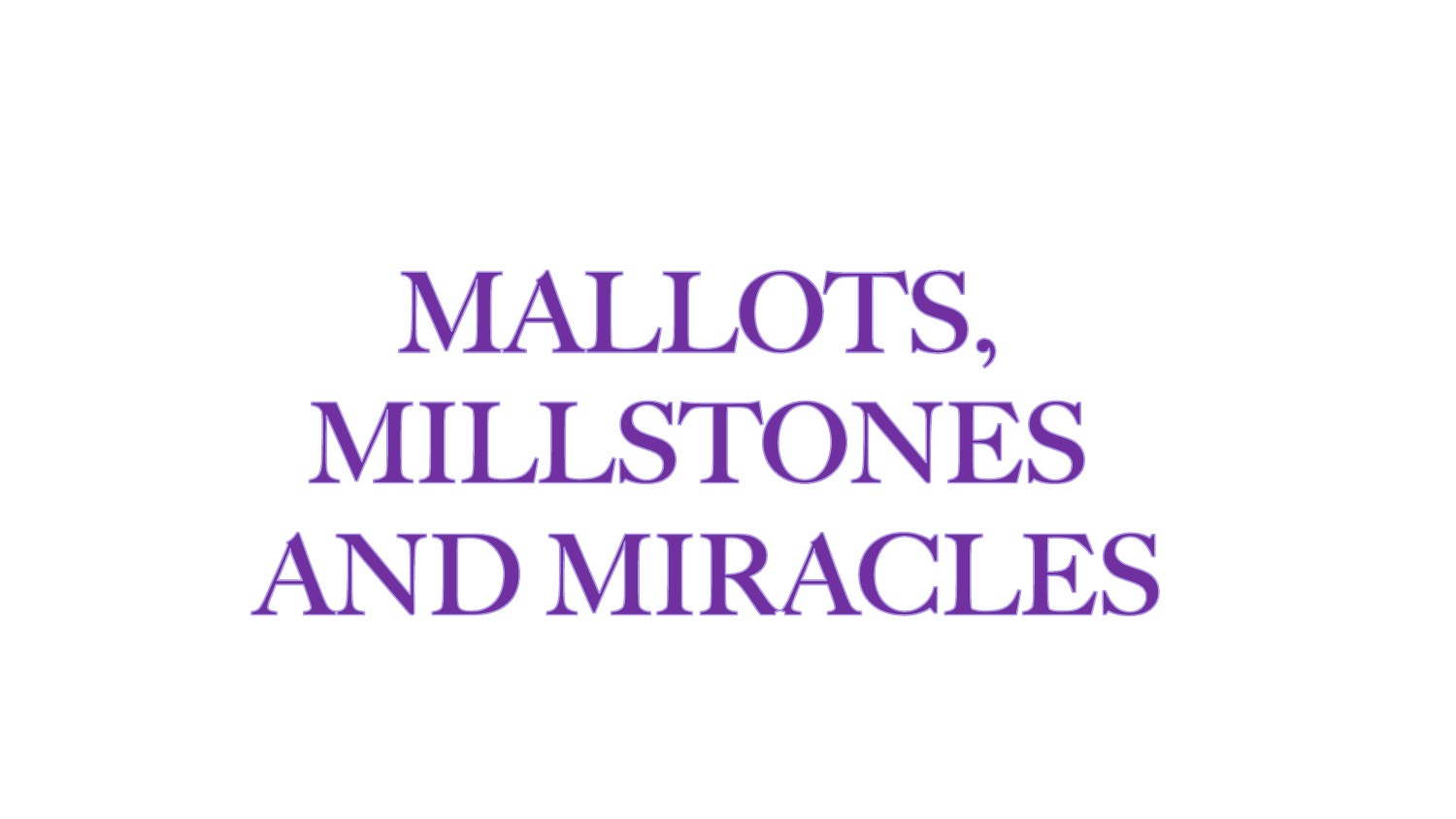#### We get angry/disillusioned with God when he does not fit **it** or fix **them**.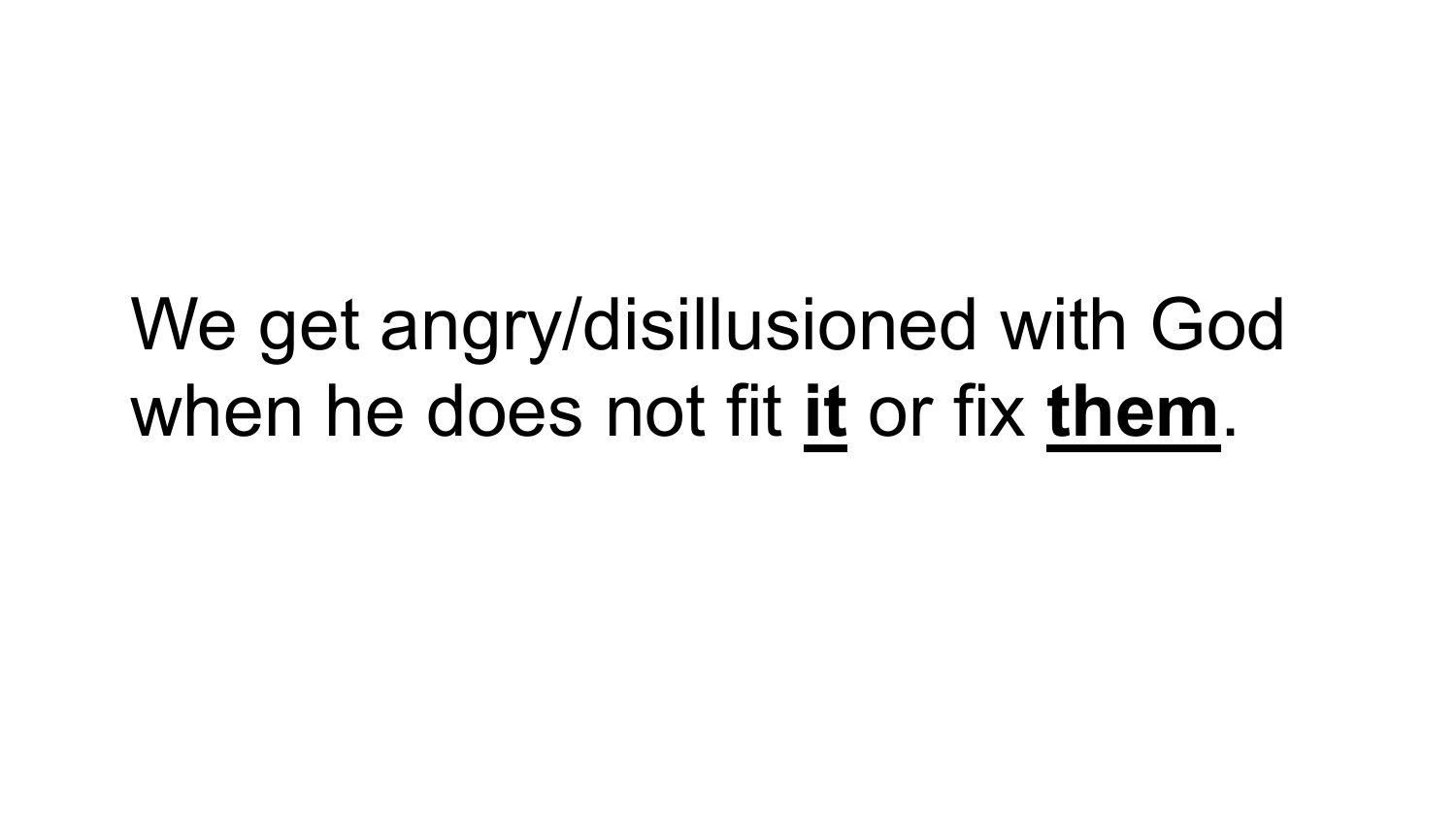### We think God **should** because we **would**.

#### Perhaps God would if his thoughts mirrored ours. **They do not**.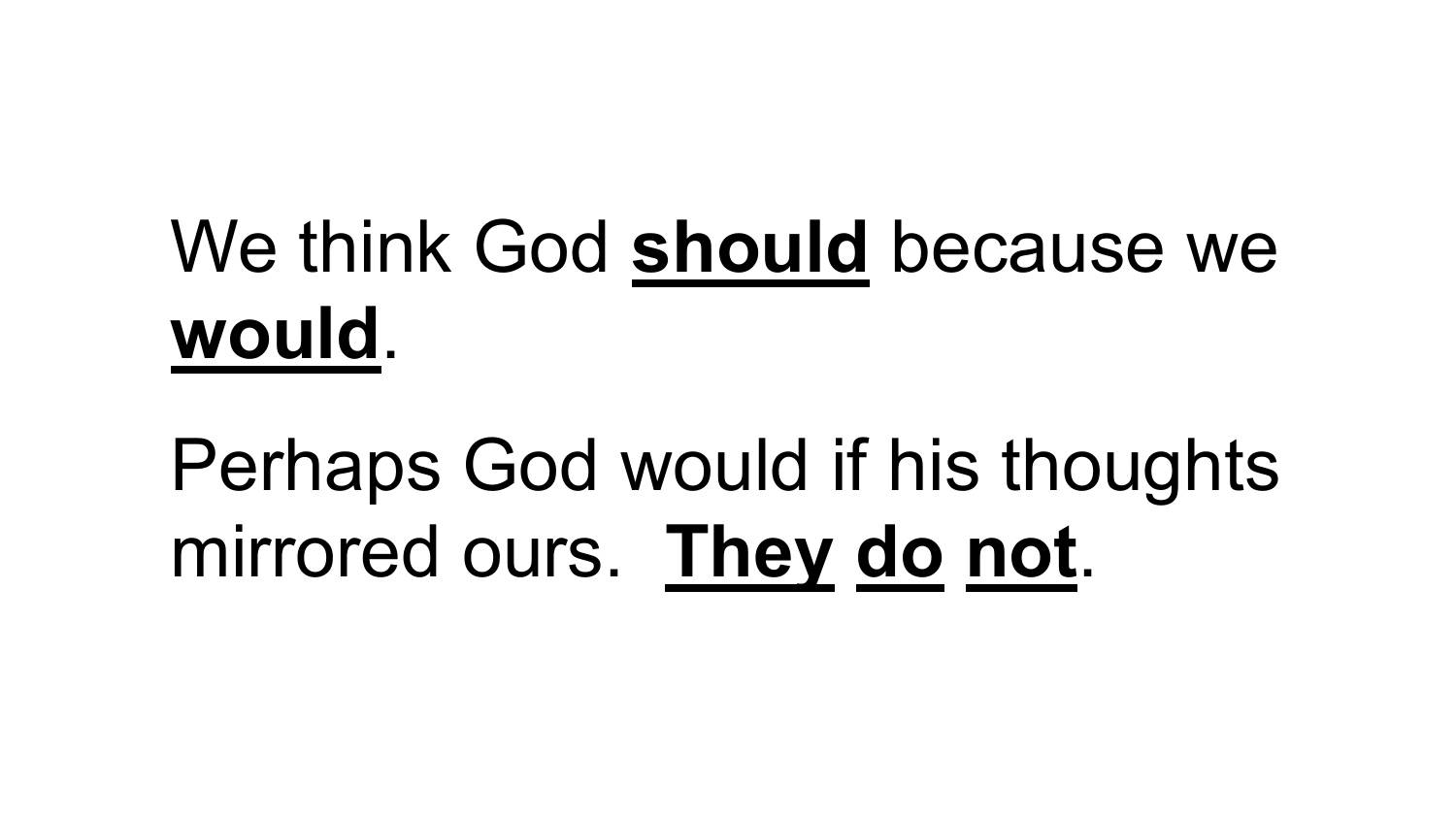My THOUGHTS are not your THOUGHTS, neither are my WAYS your WAYS, declares the LORD. As the heavens are higher than the earth, so are my ways higher than your ways and my thoughts than your thoughts. *(Isaiah 55:8-9)*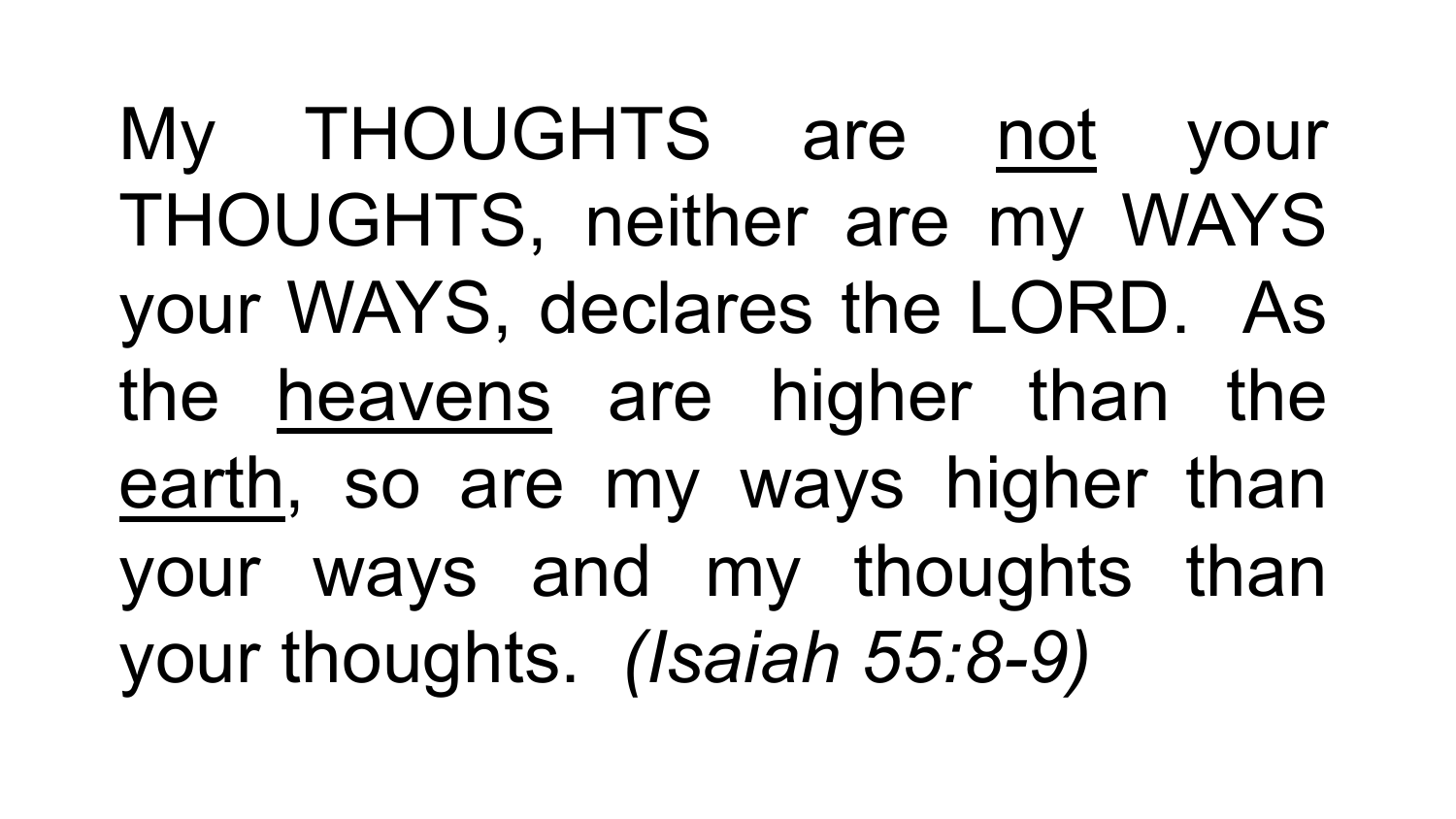#### "Higher" does not mean **BIGGER**. But it does mean **BETTER**.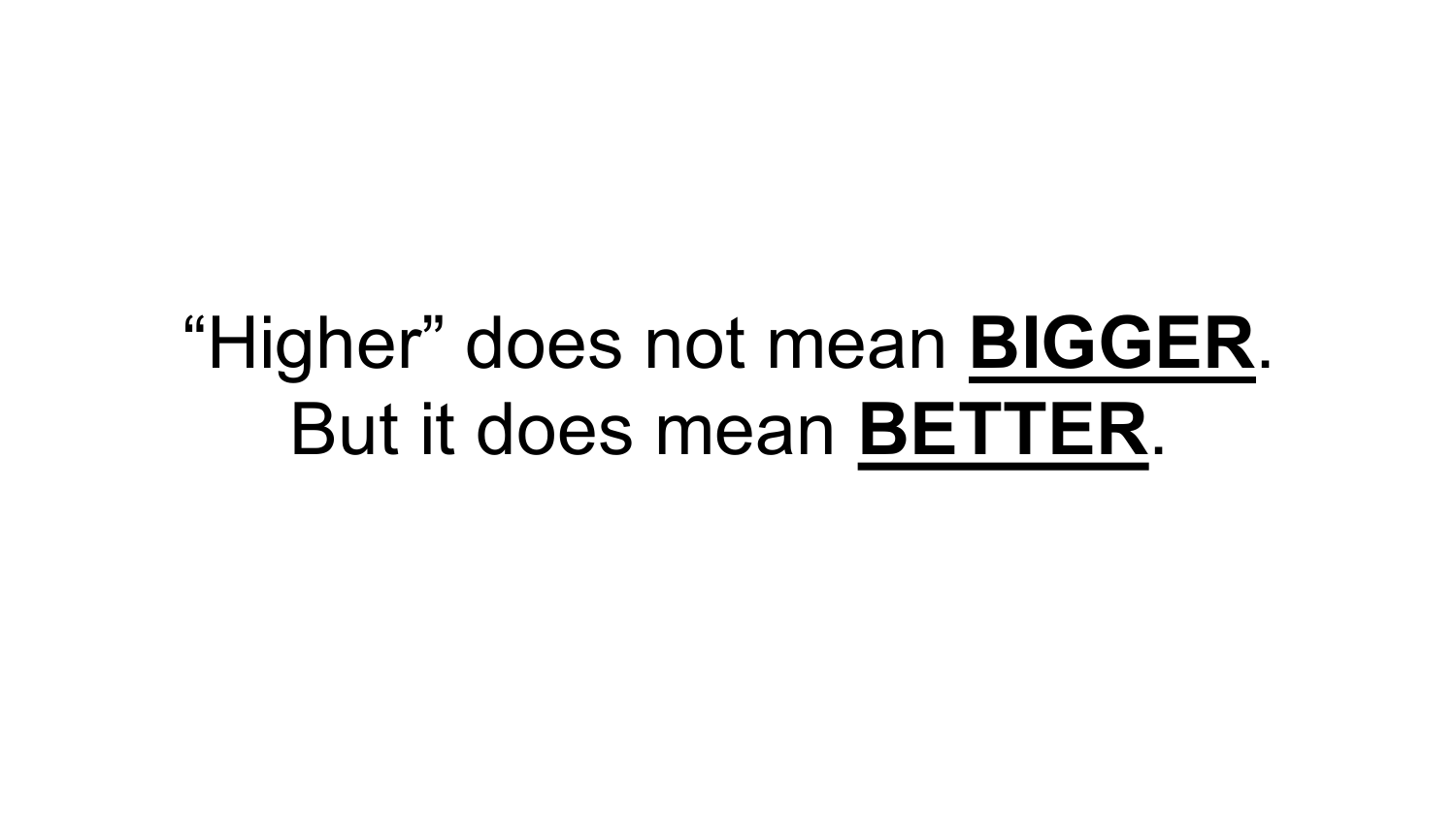## **TOOLS vs. WEAPONS**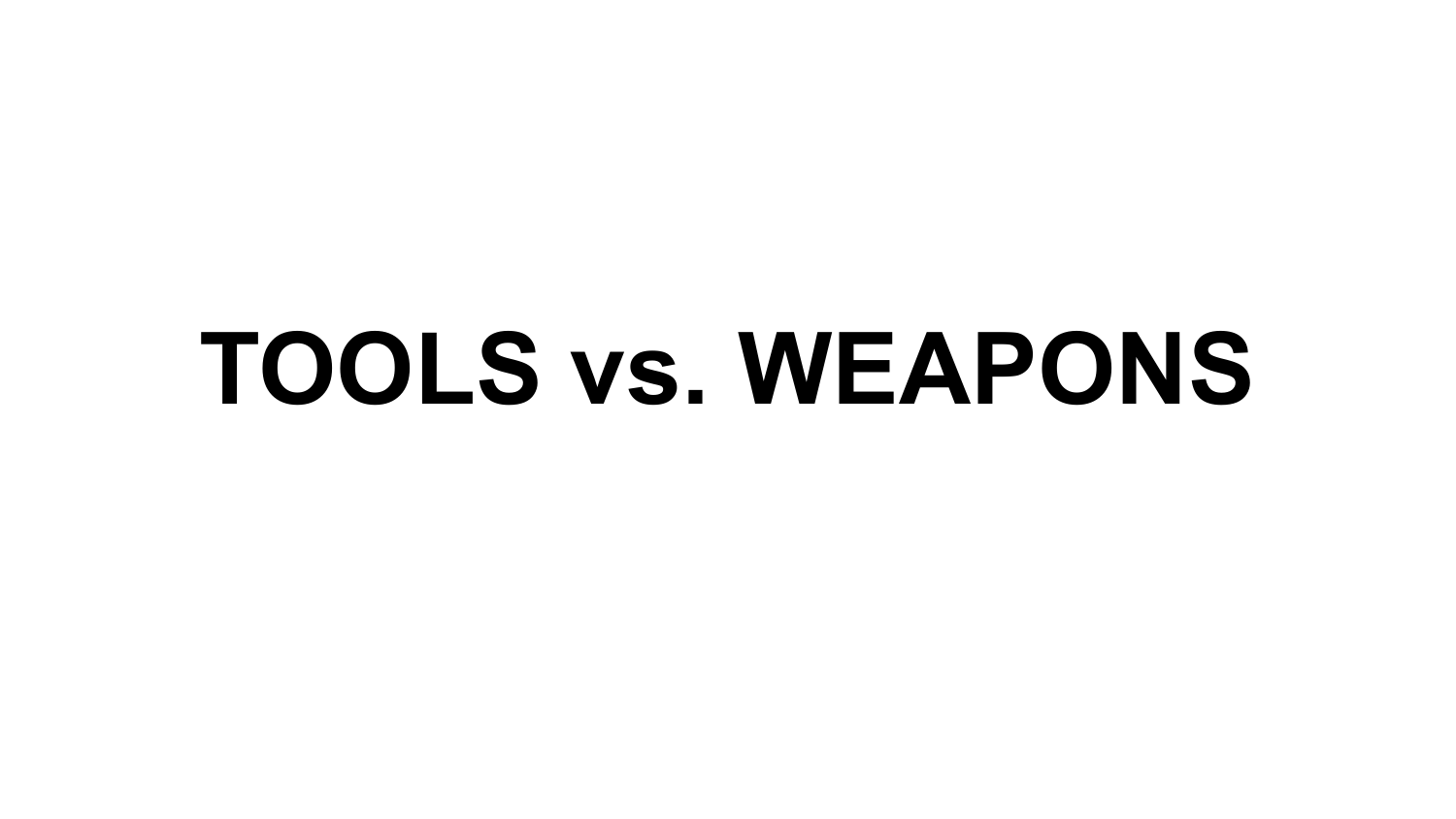#### POINT: **Victory** is not a matter of **military** superiority!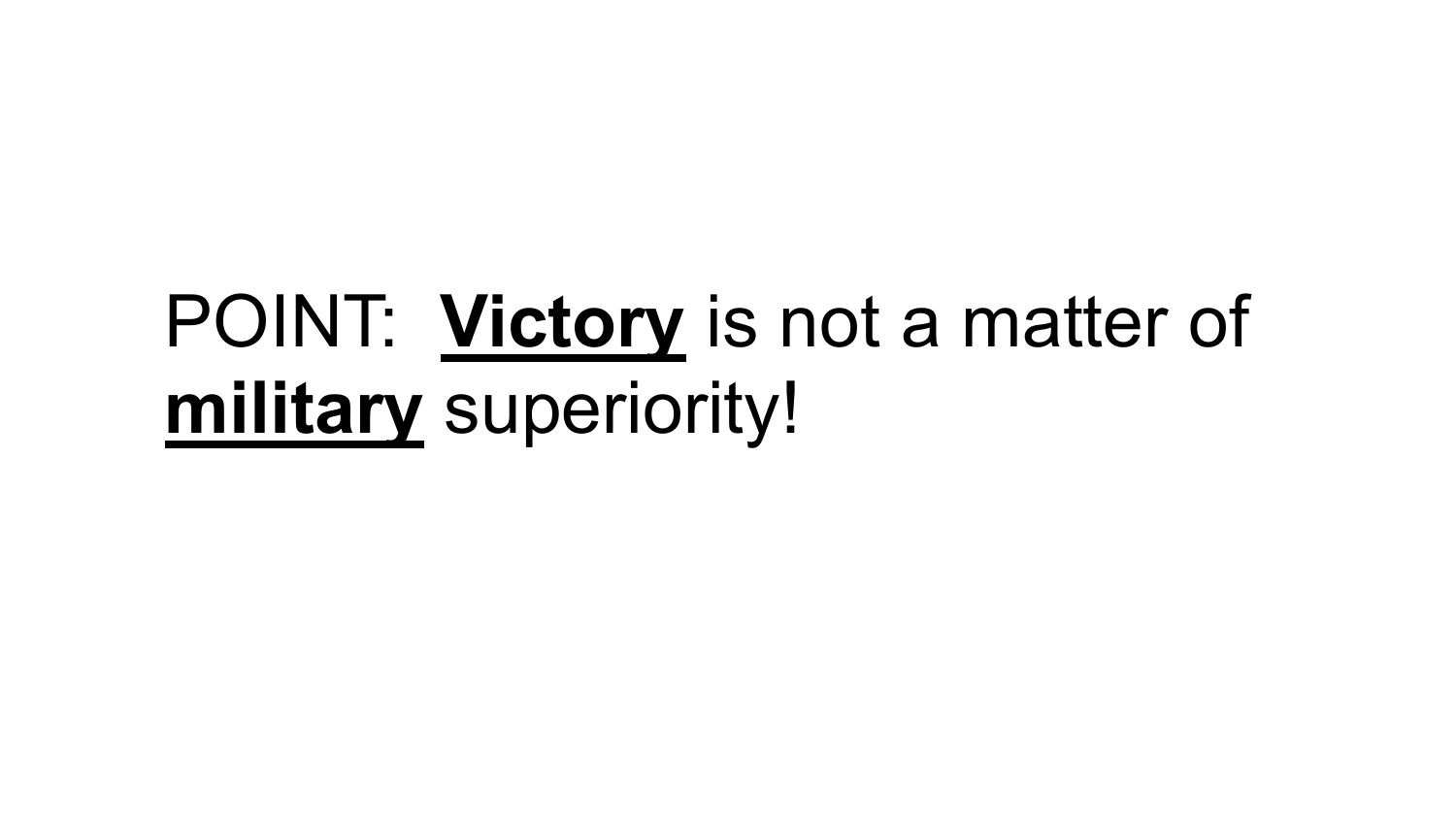So the Lord's word came to Zerubbabel, "Not by might or power, but by my Spirit" says the Lord Almighty. What are you, O mighty mountain? Before Zerubbabel you will become level ground! **(Zechariah 4:6-7)**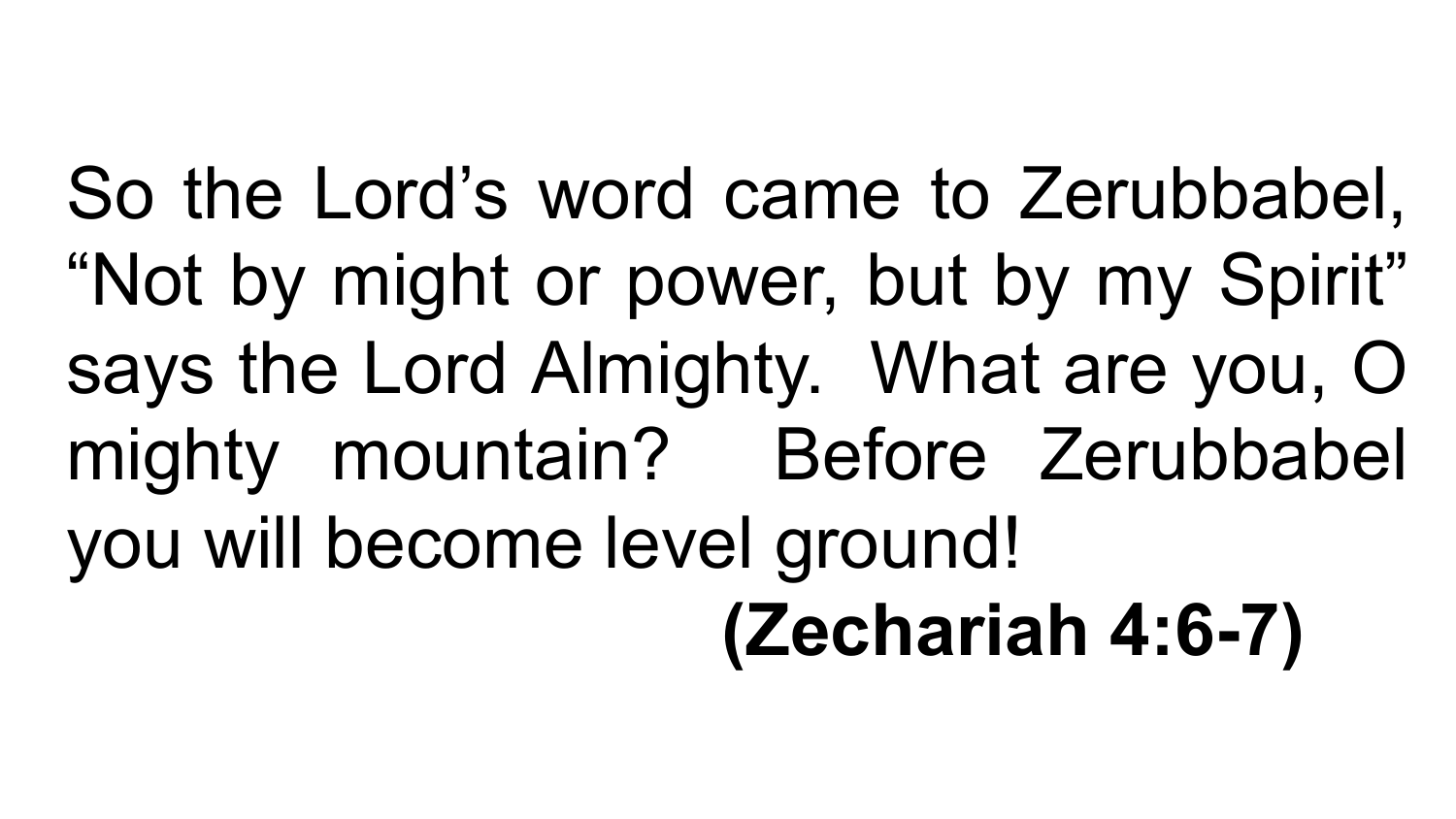Though we live in the world, we do not wage war as the world does. The weapons we fight with are not the weapons of the world. No! They have divine power to demolish strongholds. **(II Corinthians 10:3-4)**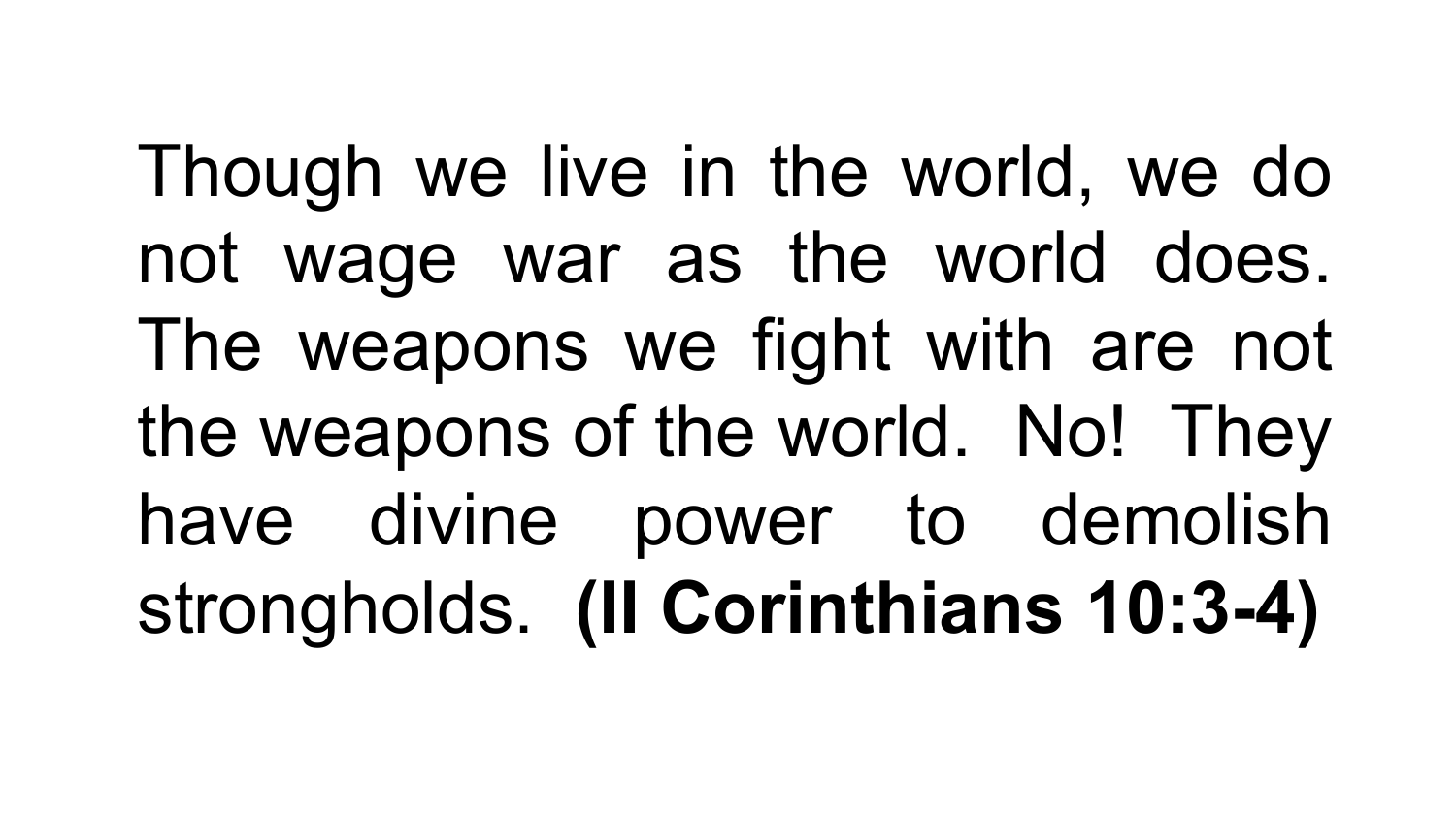In the last days ... The law will go out ... God will judge between the nations and will settle disputes. They will beat their swords into plowshares and their spears into pruning hooks, Nation will not take up sword against nation, nor will they train for way anymore. **(Isaiah 2:2-4)**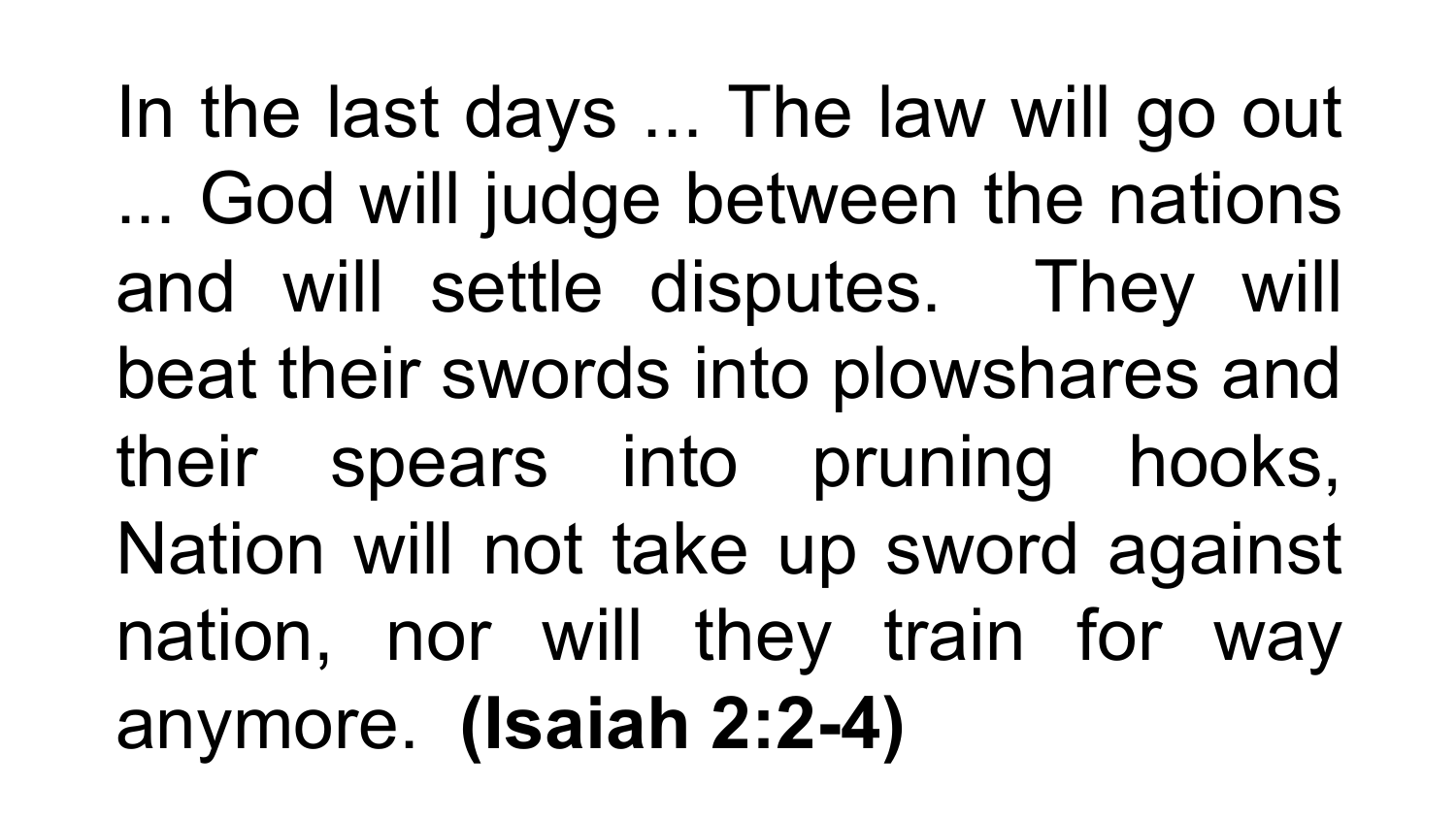## God's "Higher" Way **JESUS vs. JERUSALEM**